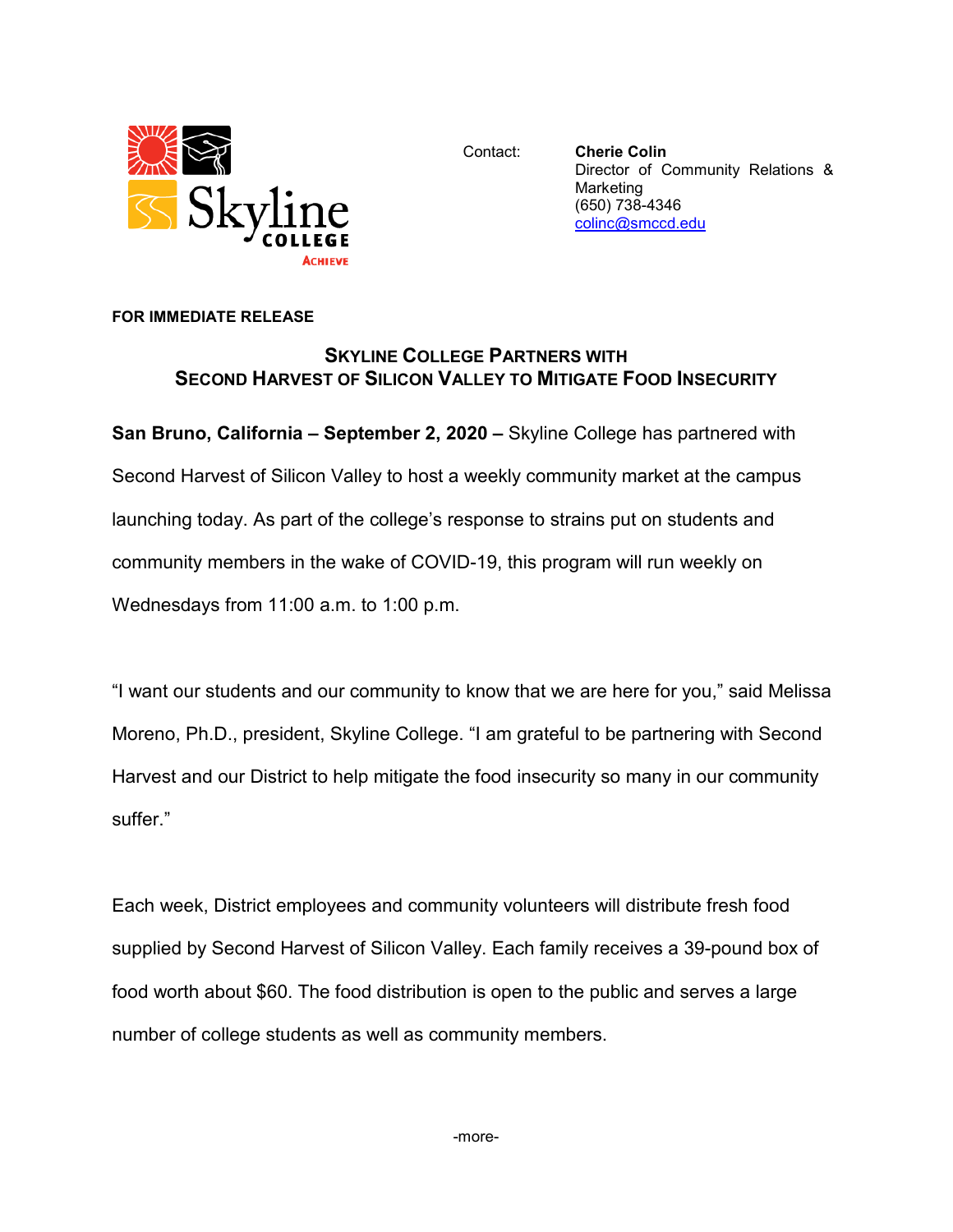The college distributed a preliminary estimate of 13,000 pounds of food from Second Harvest to 300 families, including students and community members. The weekly food distribution is staffed by volunteers from Second Harvest, and the community college district.

The San Mateo County Community College District, which Skyline College is part of, has been running a community market at College of San Mateo weekly on Fridays for several months. Their work has paved the way for the successful launch of the Skyline College community market today. If community members miss the Wednesday market at Skyline College, there is an opportunity to visit the College of San Mateo market on Fridays.

Skyline College has always acted as a vital resource to students, providing a variety of basic needs support through programs such as the Promise Scholars Program, EOPS, and more. In addition, the San Mateo Community College District, purchases and mails Safeway food cards to its list of food-insecure students once a month.

The San Mateo County Community Colleges Foundation has set up an emergency fund to support these efforts as well as emergency scholarships and other student needs. Please visit [foundation.smccd.edu](https://foundation.smccd.edu/) to support our local students.

# # #